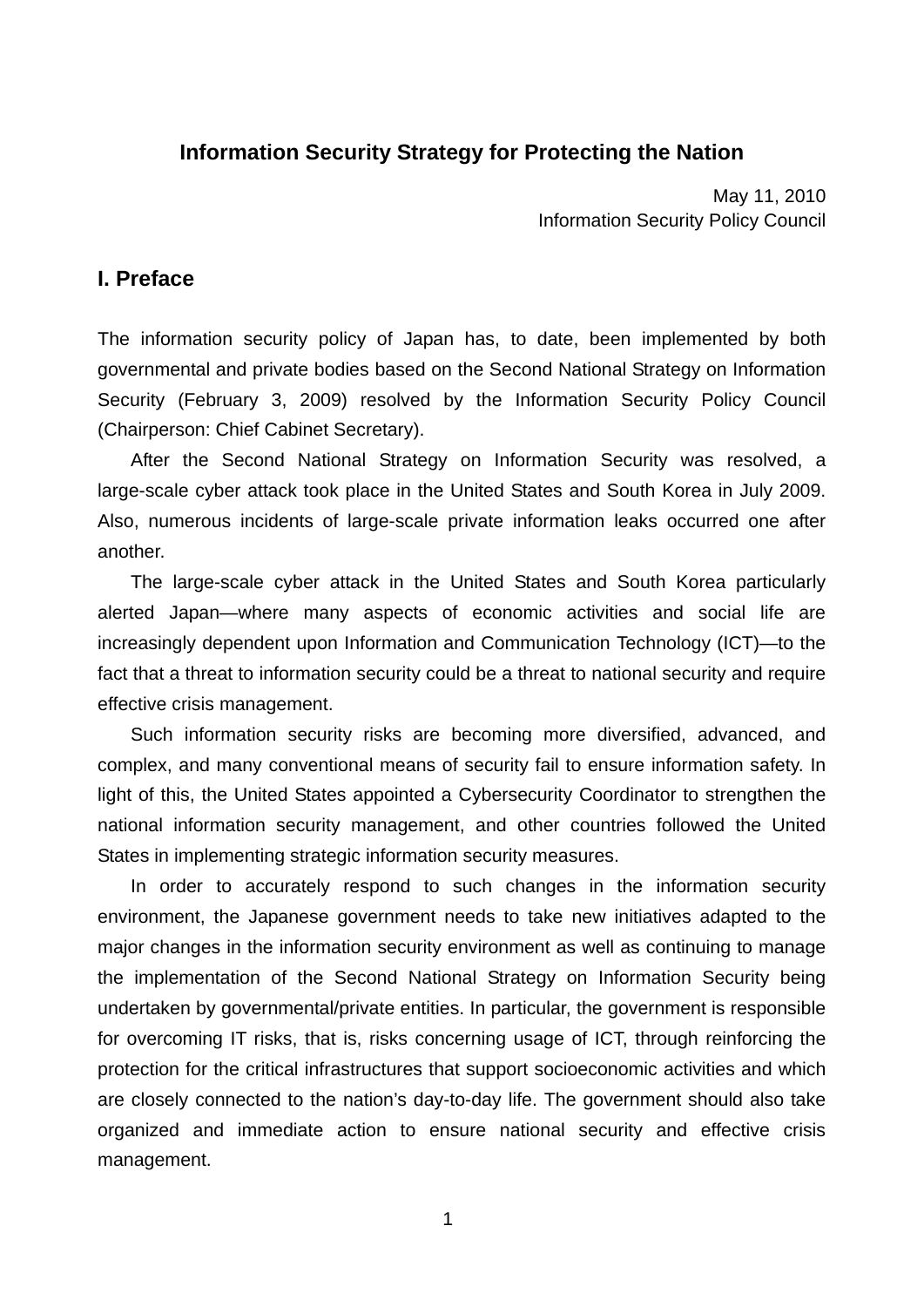This strategy is a comprehensive approach that includes the Second National Strategy on Information Security and applies to the next four years (FY2010 to FY2013). Based on this strategy, Secure Japan 20XX, an annual security plan will be implemented. Evaluations of this strategy will take place regularly and changes will be made as necessary.

# **II. Basic Approach**

### **(1) Basic Policies**

As well as continuing the implementation of the Second National Strategy on Information Security conducted by public/private entities, the following actions must be taken in regards to information security policy: Identifying the new measures that must be conducted by the government under the basic policies listed below; and organized implementation of the urgent measures to ensure national security and effective crisis management.

<1> Reinforcement of policies taking account of possible outbreaks of cyber attacks and establishment of a counteractive organization

To protect the nation from any cyber attacks that may risk the national security and prompt crisis management, the general mode of readiness must be reinforced and an organization to efficiently counteract any such cyber attacks must be established.

<2> Establishment of policies adapted to changes in the information security **environment** 

As socioeconomic activities become increasingly dependent on ICT, a wider range of devices are being connected to networks and information is becoming freely available beyond national borders. This in turn increases the risks concerning information security more than ever. Thus it is necessary to establish an information security policy that can flexibly adapt to environmental changes, such as emerging information security risks and threats and which can protect the life of the nation.

### <3> Establishing active rather than passive information security measures

Conventional information security measures have tended to remain as symptomatic treatment that addresses individual risks whenever they arise, and often fail to address the actual cause. As ICT advances, information security measures that will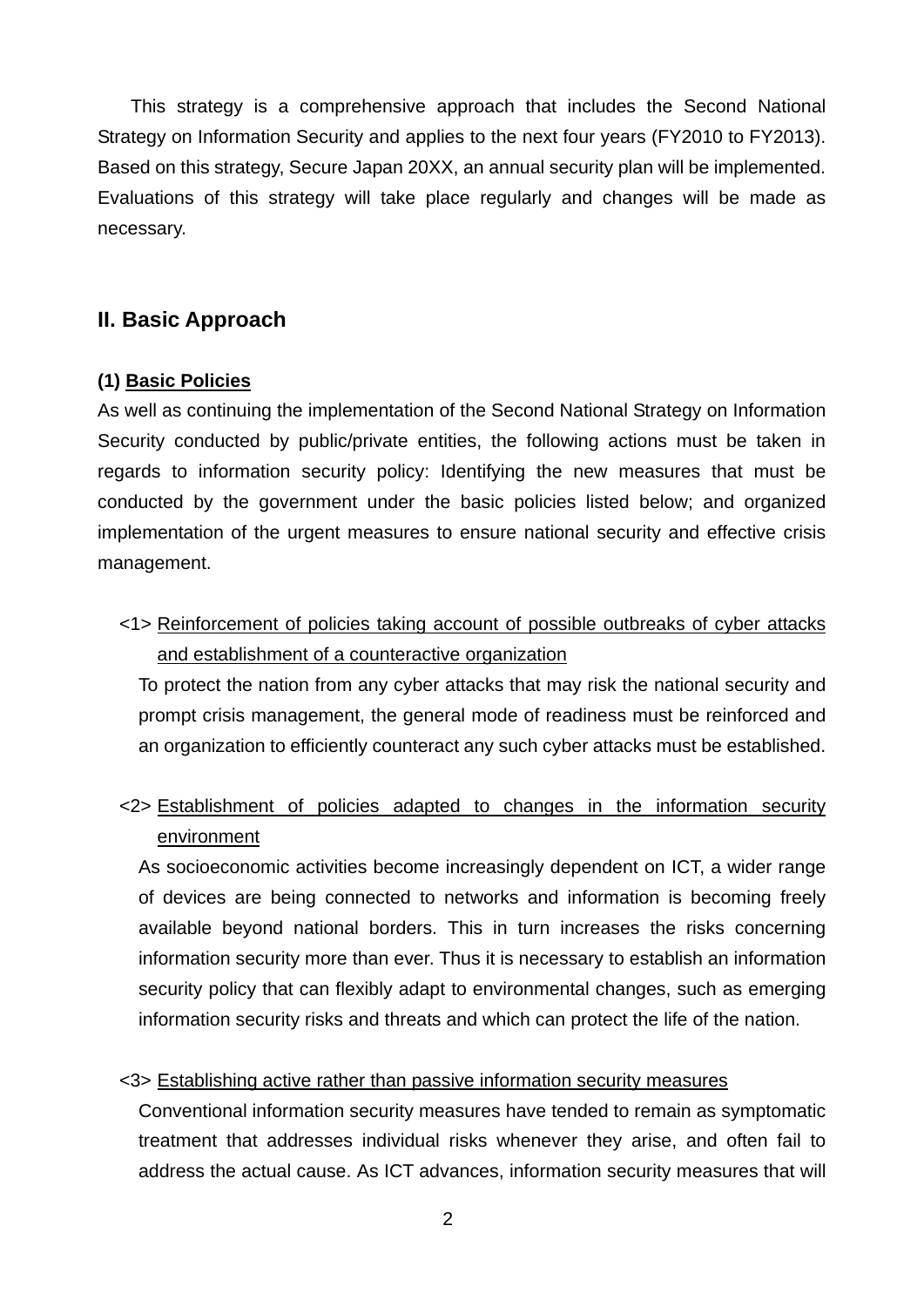bring fundamental solutions to such problems must be strategically identified. At the same time, by utilizing the Plan-Do-Check-Act (PDCA) cycle and other methods, organizational structures that enable entities to actively implement new information security measures—differing from the current passive attitude—must be established.

#### **(2) Background**

The following changes in the information security environmental were taken into account to determine the above basic policies.

#### <1> Increase in threats such as large-scale cyber attacks

In July 2009, a large-scale Distributed Denial-of-Service (DDoS) attack took place against government and commercial services in the United States and South Korea from the extremely high number of bot-infected PCs, mainly within South Korea. Although this DDoS attack did not directly target Japanese information systems, it is undeniable that some large-scale cyber attack may be being planned against Japanese information systems using a large network consisting of bot-infected PCs, in the same manner as the above-mentioned July 2009 attack. Further, the methods of attack are growing more sophisticated and complicated each year, as represented by the so-called "gumblar attack" that affected numerous Web sites inside Japan. Considering the fact that many critical infrastructures are now controlled by systems utilizing ICT, the necessity of establishing effective information security to ensure the nation's safety is increasing.

At the same time, evidences point out that the underground markets, where information concerning credit cards and bank accounts are traded, are being formed and many internet-related crimes seem to be induced by financial gain. Further, numerous incidents of the leakage of private information from corporations continue, and there are cases where the information owners have suffered from the malicious usage of such leaked information.

<2> New environmental changes

- (i) Increasing dependency on ICT in socioeconomic activities
- (Relationship with socioeconomic activities)

The role of "information" in socioeconomic activities has increased and such socioeconomic activities depend more and more on ICT. In such circumstances, information security can be seen as a part of the social infrastructure. In order to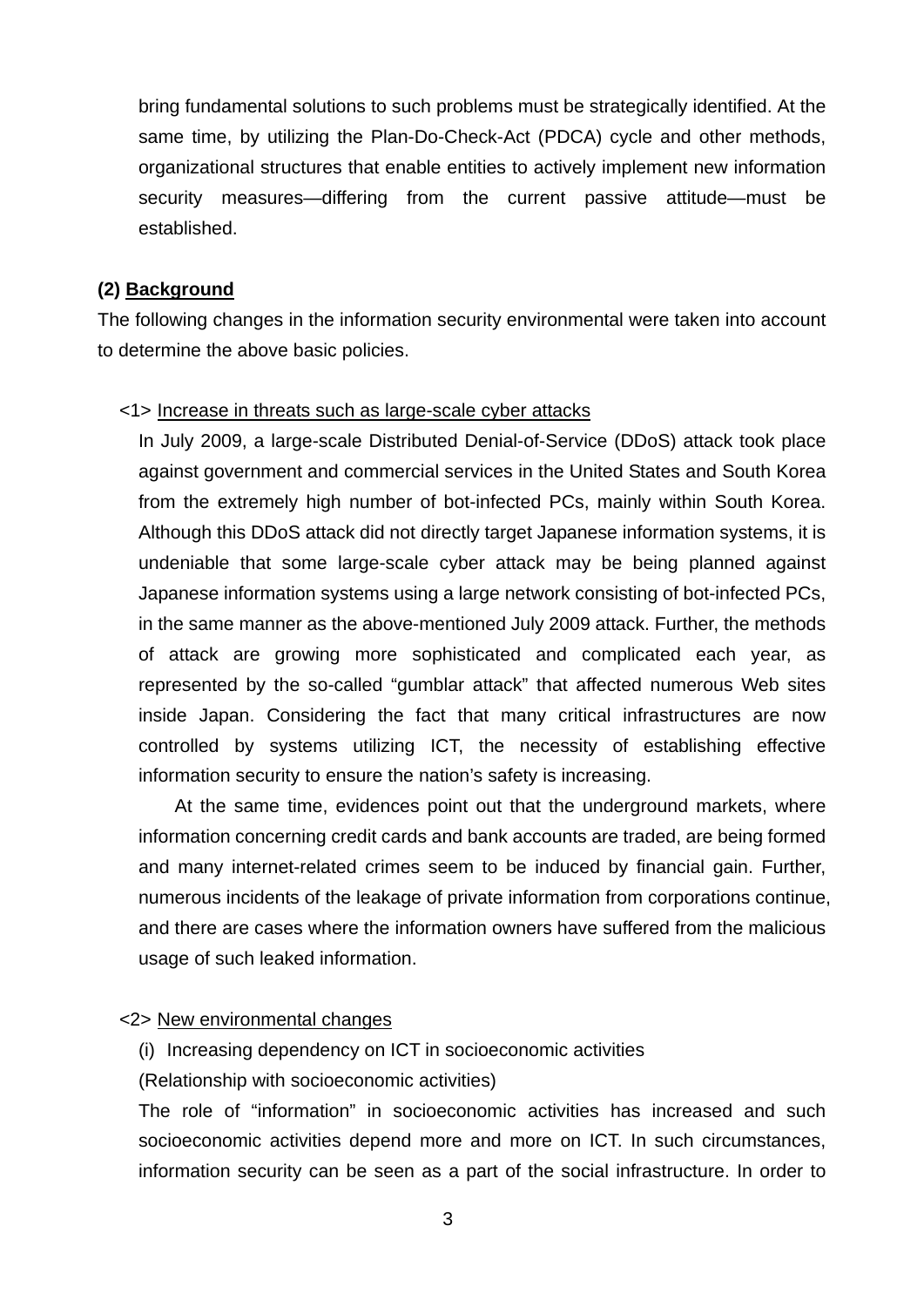utilize ICT to solve a range of challenges that Japan faces, such as economic growth, the aging society, and global environmental issues, it is indispensable to develop a safe and secure ICT usage environment that takes into account recent trends whereby a vast range of devices is now being networked. The globalization of economic activities are progressing through overseas business operations and overseas outsourcing of manufacturing and development. To encourage global corporate activities and expand the supply chain (manufacturing and quality control) management utilizing ICT, while protecting the value of information assets owned by Japanese corporations, establishing a safe and secure ICT usage environment both inside and outside of Japan, and improving the information security level in overseas settings are the key issues. Also, corporate intellectual property and other intellectual property, such as music and videos, are now being traded over the Internet. It is necessary to ensure the safety and security of the ICT infrastructure that supports "the knowledge-information society" to appropriately protect such information assets.

#### (Protection of the nation and users)

As the role of "information" becomes more significant in the nation's life and dependency on ICT increases, the government must take action to protect the nation's information assets and ensure information security with a greater focus than ever before to protect the rights and benefits of the entire nation as an ICT user. It is also important to establish an environment whereby each entity across the nation can actively employ its own information security measures with full awareness of IT risks. Approximately 80% of the nation currently reports that they are not confident about information security. To encourage their usage of ICT, an early solution to promote increased confidence is essential.

#### (ii) Adapting to new technological innovation

Innovations in ICT and ensuring information security must be carried out simultaneously. Development of cloud computing technology, new Internet technologies such as IPv6, intelligent home appliances, mobile terminals, the spread of electronic tagging systems, and major improvements in computing performance that could lead to a compromise of encryption—innovations in both ICT and business that utilizes information technology are progressing boundlessly. It is essential to establish an information security policy that accurately takes account of such innovation in ICT as well as the spread of other new technologies.

4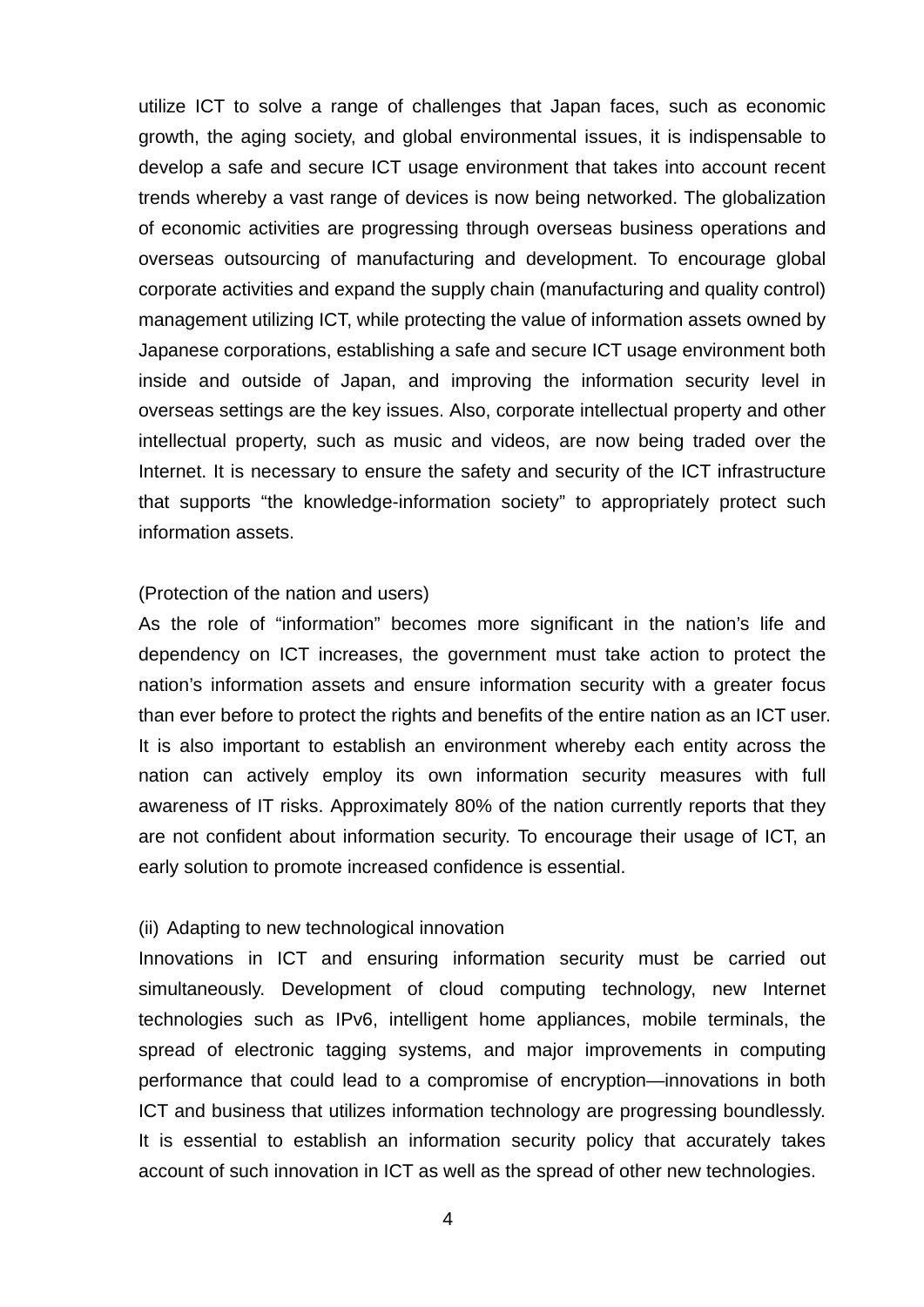## (iii) Globalization etc.

The amount of information exchanged beyond borders is increasing as international economic activities and borderless services over the Internet become commonplace. This reveals differences between each country's legal system concerning the protection of private information and information security, and presents a challenge to such borderless information trading.

# **(3) Key Actions**

To realize the government's information security measures, the following concrete actions based on the Basic Policies mentioned in (1) above must be implemented.

## <1> Overcome IT risks to realize safety and security in the nation's life

As socioeconomic activities increase their dependency on ICT, the threats against information security also grow bigger. The first key action under such circumstances is to overcome IT risks in order to realize safety and security in the nation's life. This is achieved mainly through reinforcement of the critical infrastructures that support socioeconomic activities, which are closely connected to the nation's day-to-day life. From the fact that large-scale cyber attack incidents are becoming more frequent, cyberspace is now the key area in which to protect Japan's national security and implement effective crisis management. Thus, policies that strengthen the national security of cyberspace and increase crisis management expertise must be urgently established.

<2> Implementation of a policy that strengthens national security and crisis management expertise in cyberspace, and integrity with ICT policy as the foundation of socioeconomic activities

Implementation of policies to strengthen national security and crisis management expertise in cyberspace must maintain integrity with the policy that is enforced under the principles of the Basic Act on the Formation of an Advanced Information and Telecommunications Network Society, which stipulates promoting the usage of ICT as the foundation of socioeconomic activities.

<3> Establishment of a triadic policy that comprehensively covers the viewpoints of national security, crisis management, and nation/user protection. An information security policy with a focus on the nation's/users' viewpoint is particularly important.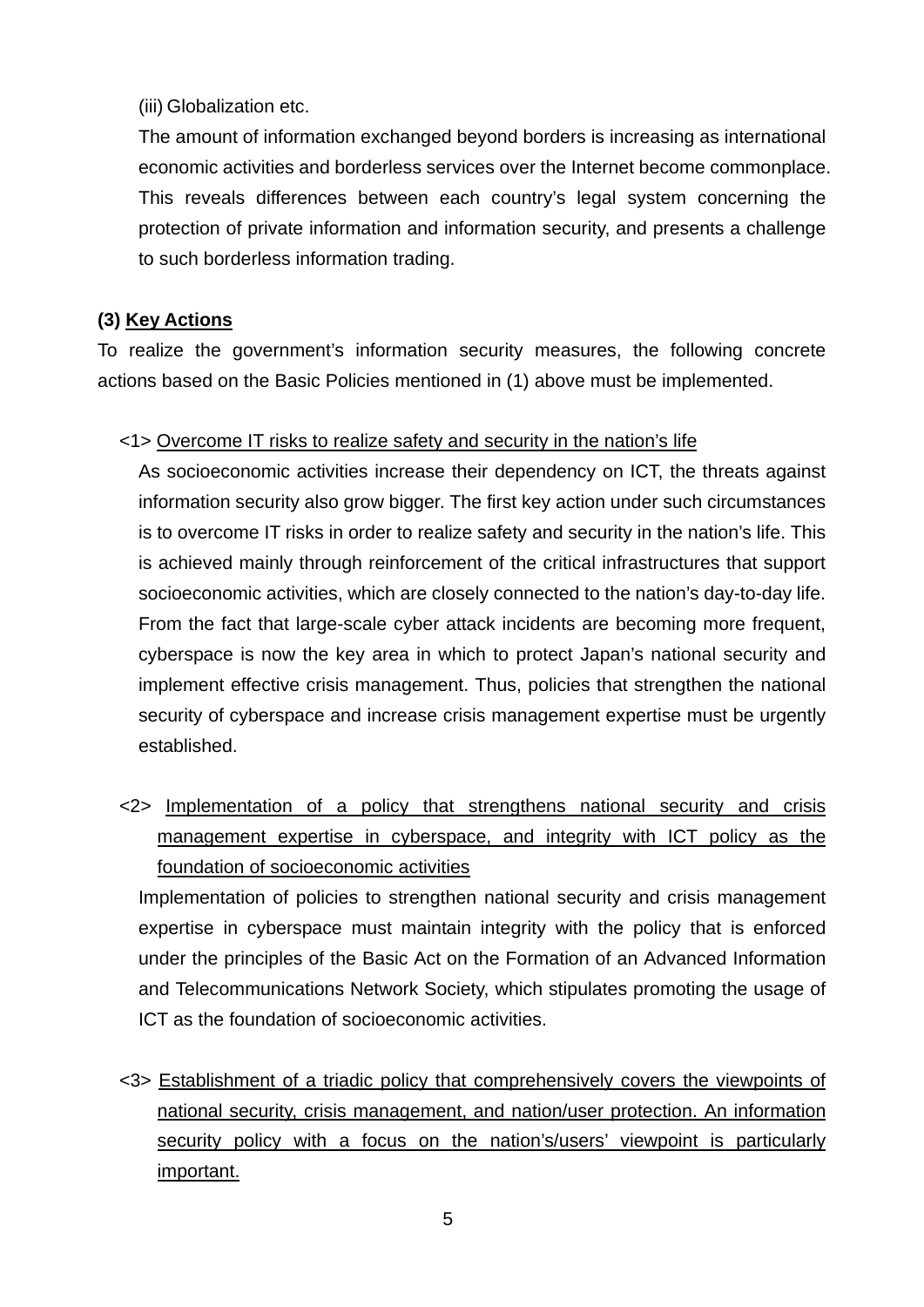As well as setting up an information security policy that improves national security and crisis management expertise in cyberspace and also encourages the usage of ICT as the foundation of socioeconomic activities, an information security policy that values the nation's/users' viewpoint mush be established, reverting to the principle that the benefits from ICT must benefit the entire nation.

# <4> Establishment of an information security policy that contributes to the economic growth strategy

A safe and secure telecommunication environment with high reliability is indispensable to encourage ICT usage, and provision of such an environment as the foundation of socioeconomic activities should encourage the strategic investment and utilization of ICT. This then will help encourage Japan's economic growth and resolve the problems that Japan faces. An information security policy that will contribute to such an economic growth strategy must be promoted and established.

#### <5> Building up international alliances

Free circulation of information across borders will increase global convenience, but at the same time, a new obstacle that has not been encountered so far has arisen: the legal differences concerning ICT in different countries. Therefore, it is important to bring into alignment the ICT-related legal systems in different countries, and thus international alliances and coordination in terms of information security policy must be ensured. Such international alliances must cover a wide range of information security policy—including private information protection.

# **III. Targets to Achieve**

○ By 2020, the vulnerability related to the use of ICT, for example, Internet and information systems, must be overcome for Japan to become the world's foremost "advanced information security country" through establishing an environment where the entire nation can use ICT safely (an environment where high quality, reliability, safety, and security are ensured).

Concretely, Japan must improve its ability to respond to all types of ICT threats, including cyber attacks, to the world's highest level, and widen and reinforce the government's incident management ability to guarantee the nation's safety and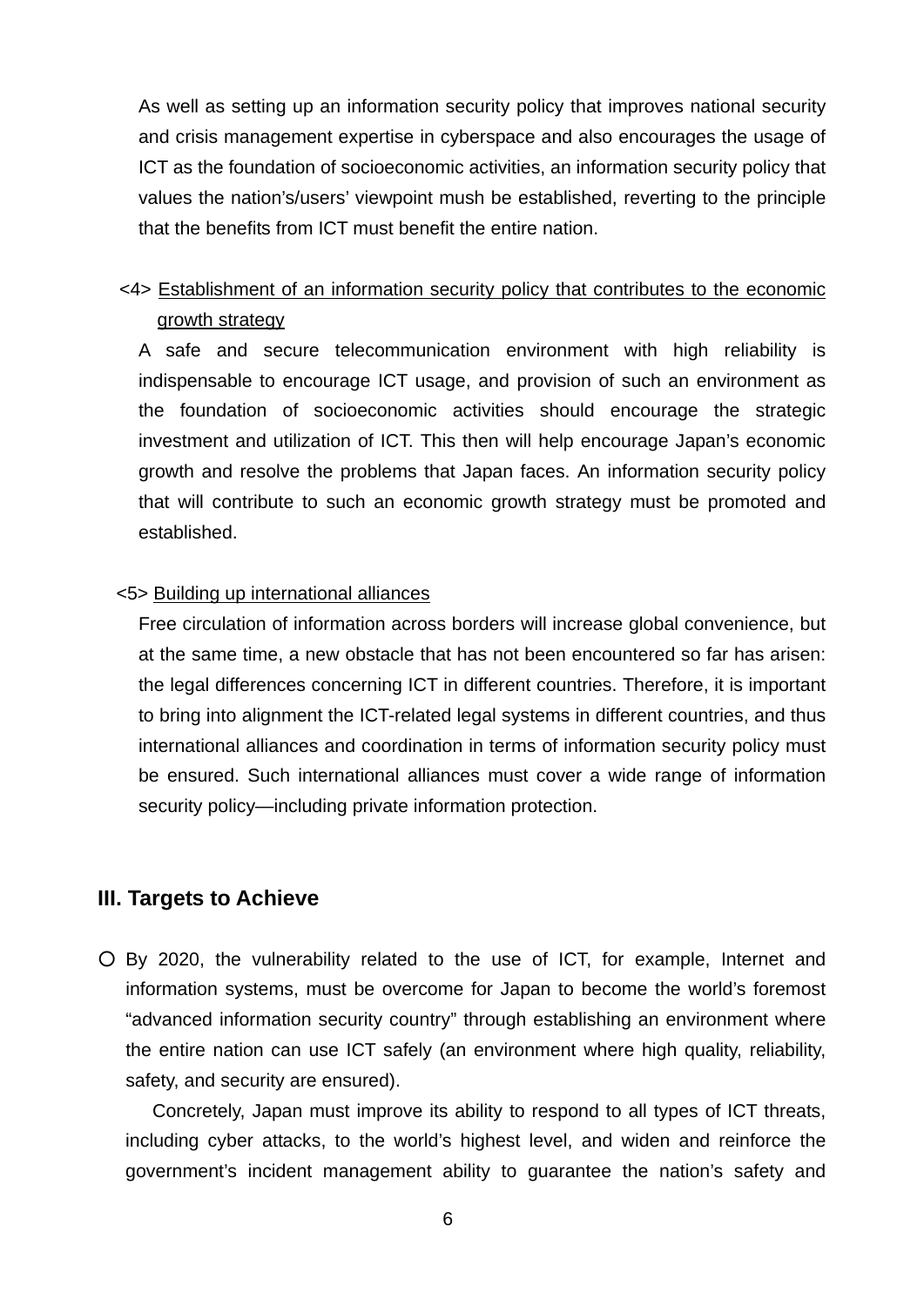security. Further, Japan must build an environment where the nation can actively utilize ICT without concerns regarding information security reliability.

○ The concrete measures required to achieve the above targets are listed in the following section. These will be implemented over the next four years, along with the measures stipulated in the Second National Strategy on Information Security (FY2009 to FY2011), aiming to eliminate the nation's anxieties regarding information security.

### **IV. Concrete Measures**

In the course of implementing information security policy, the government, needless to say, must be capable of managing any information security incident, should it occur, to ensure the nation's safety and security. In addition to this, it is essential for Japan to keep improving the "fundamental crisis management capability" of the entire country in order to cover the increasingly sophisticated and diverse information security threats. For this purpose, it is important to establish an organizational system to implement a comprehensive policy under strong leadership, through an alliance of the concerned government agencies centered around the Cabinet Secretariat. In particular, international alliances must be reinforced as unprecedented borderless incidents are now more likely to occur.

The ICT infrastructure—information systems and telecommunication services—is mainly built, provided, and used in the private sector. Taking this into account, the roles of the public and private sectors must be clearly identified in the course of building an alliance between the two sectors

Further, the recognition of an "Accident Assumed Society" must be disseminated, and information security measures must be constantly improved to build up management expertise to survive in such a society. To do this, it is important to build up the systems to visualize and assess the results of the government's efforts and feed back these results in order to improve future measures.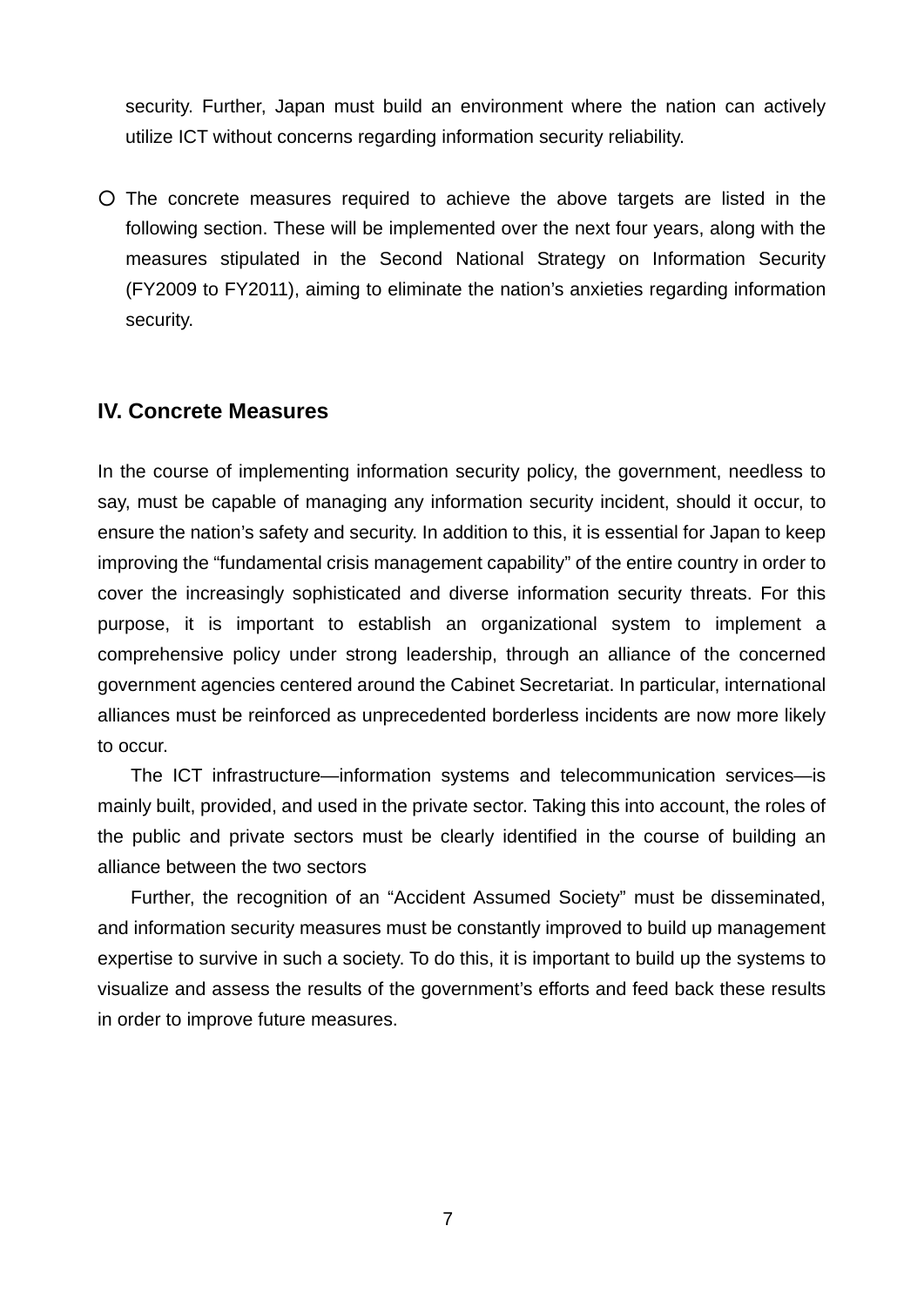## **1 Preparation for a Potential Large-Scale Cyber Attack**

Considering that an assault similar to the 2009 July cyber attack that occurred in the United States and South Korea may be being planned against Japan, Japan must make the following arrangements: a) Organize preparatory measures to be able to manage the state under a large-scale cyber attack, in which the attack may threaten or actually cause harm to life, physical injury, or the assets of the nation, or even the country itself; and b) Reinforce the day-to-day means of collecting and distributing information utilizing the existing information sharing system between public and private sectors based on the Second Action Plan on Information Security Measures for Critical Infrastructures*,* and other such plans.

To implement these measures and ensure comprehensive counteraction, maintain good communications between the departments responsible for day-to-day preventative measures and the departments responsible for emergency management in the event of a large-scale cyber attack.

### **(1) Organizing Counteractive Arrangements**

- Preparation of the government's initial response to a large-scale cyber attack Based on the Arrangement of Government's Initial Response to an Emergency (cabinet decision on November 21, 2003) etc., organize the arrangements for the government and relevant organizations to be able to take prompt and effective initial counteraction against a large-scale cyber attack. At the same time, conduct initial response drills.
- Alliance between public and private sectors In the response to the state under a large-scale cyber attack, cooperation between the critical infrastructure operators is vital. Understanding and awareness of the need for such cooperation must be raised among these operators to ensure close coordination between the public and private sectors.
- Reinforcement of protection against cyber attacks Following other countries' precedence in reinforcing their cyber security, reinforce the cyber defense performance against attacks.
- Policing cybercrimes Promote cybercrime policing through utilization of digital forensic technologies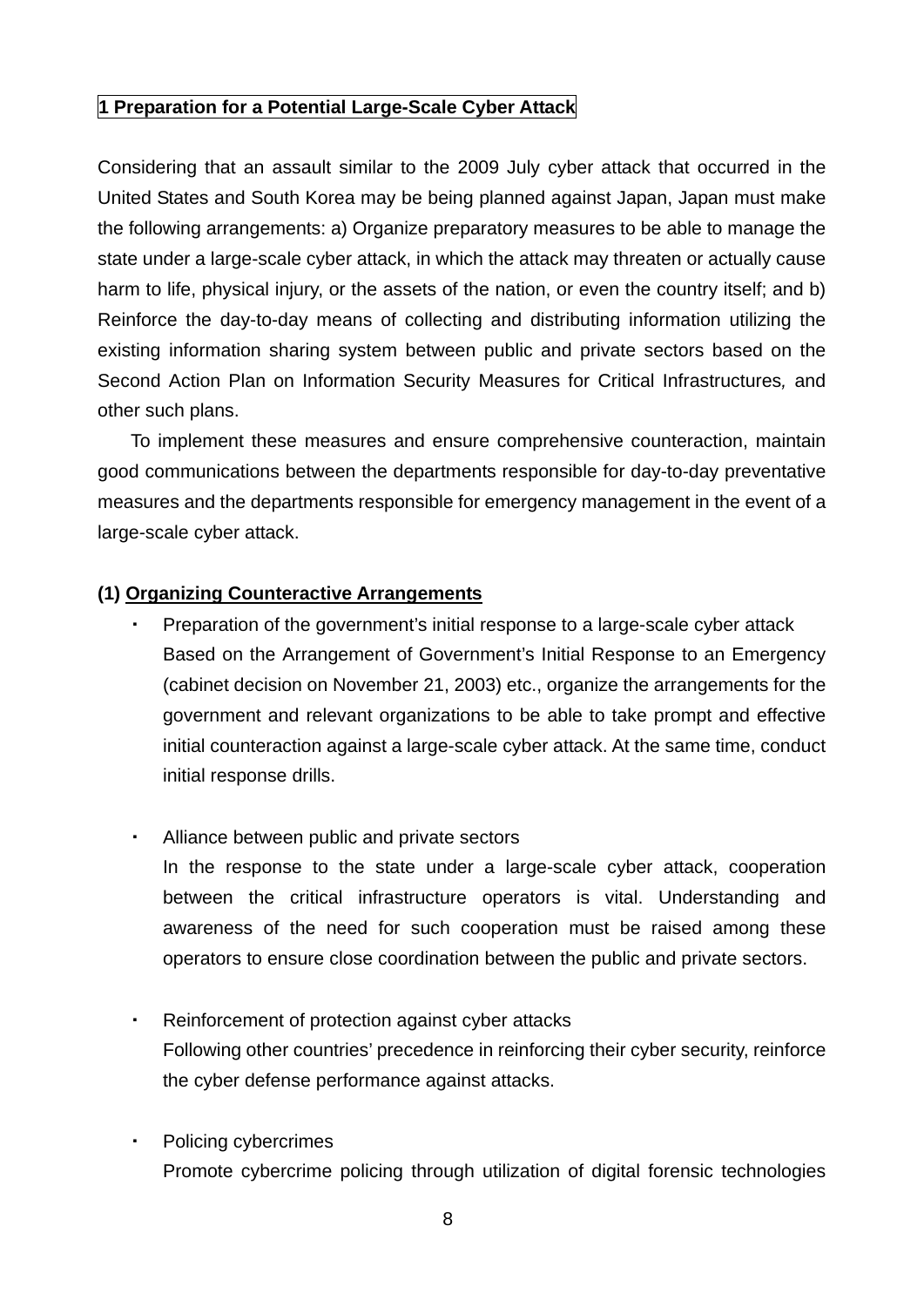and collaborations among various investigation agencies from different countries.

Reinforcement of international alliances against cyber attacks Reinforce international alliances against cyber attacks through exchanging cyber attack information and active participation in relevant international conferences.

# **(2) Building Up and Reinforcement of Day-To-Day Cyber Attack Information Collection and Sharing System**

- Reinforcement of the communication system to collect, analyze, and share information concerning responses against cyber attacks Reinforce the communication system to collect, analyze, and share information concerning responses to cyber attacks between the Cabinet Secretariat and the concerned government agencies.
- Building up and reinforcement of the cyber attack information sharing system with other countries Build up and reinforce the cyber attack information sharing system among relevant

agencies and organizations in other countries, the Cabinet Secretariat, and the government agencies concerned.

# **2 Reinforcement of Information Security Policy Adapted to Changes in the Information Security Environment**

# **(1) Information Security Infrastructure that Protect the Nation's Life**

- <1> Consolidation of governmental infrastructure
	- Enhancing the function of Chief Information Security Officers Enhance the function of Chief Information Security Officers (CISOs) in the government agencies concerned through establishing a liaison conference for CISOs and a liaison conference for Chief Information Security Advisors. Also the CISOs in each government agency must improve the information security measures being taken in their respective organizations through creating and disseminating their information security reports.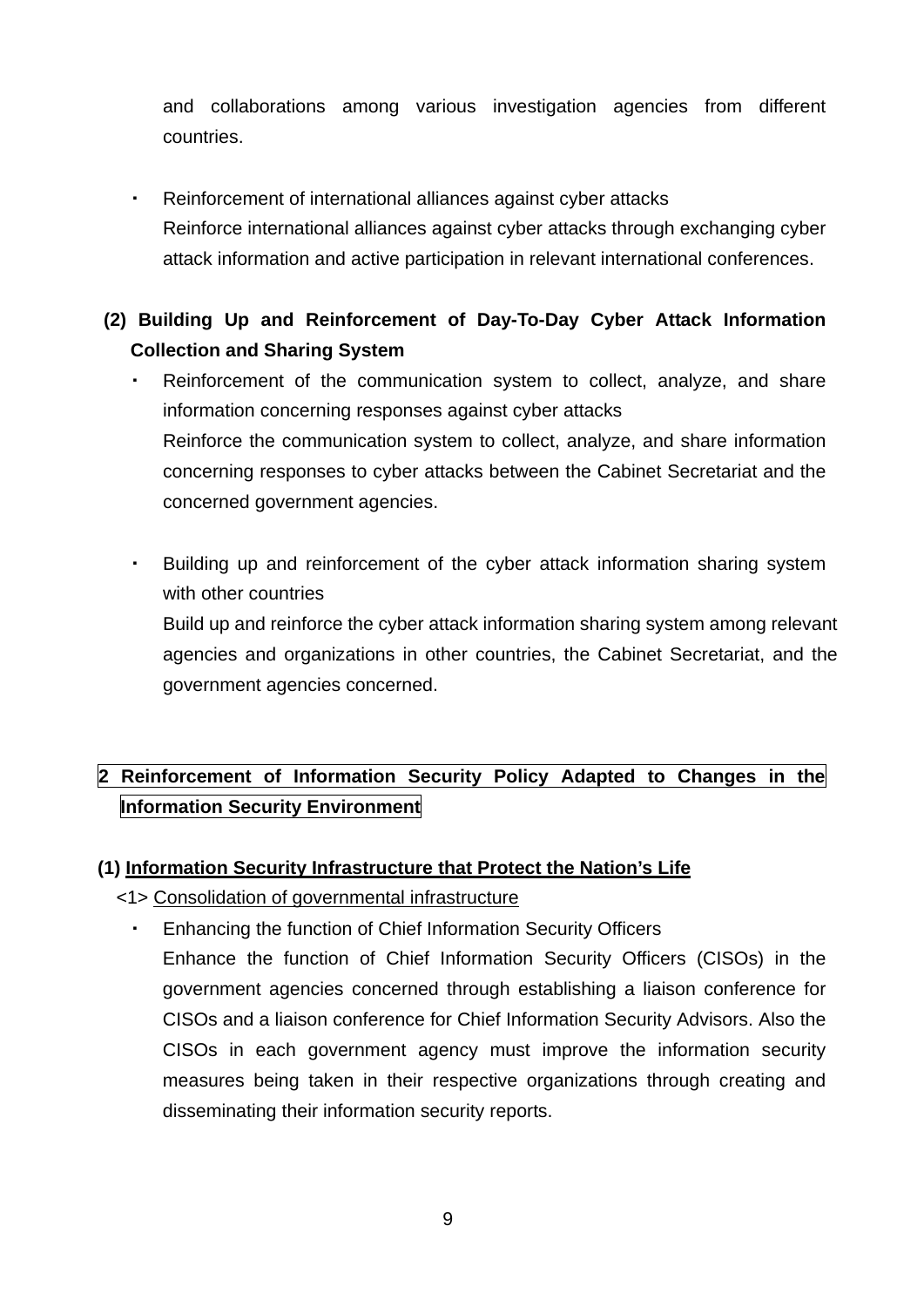Enhancement and reinforcement of an inter-divisional Government Security Operation Coordination team

The Government Security Operation Coordination team (GSOC), which commenced full-scale operation in FY2008, conducts 24-hour monitoring of government agency information systems. Enhance the ability of the GSOC to collect information by organizing an emergency communication system and close coordination with the relevant parties, and ability to analyze attacks, in order to improve the emergency response capabilities against cyber attacks, etc. of the entire government.

Efficient and continuous improvement of information security measures in government agency information systems Rationalize the information systems utilized by government agencies and streamline their operations by a range of means, including integrating the servers of different agencies in order to help improve the performance and efficiency of information security measures. Also each agency must constantly review and assess their information security measures to ensure continued improvement.

・ Promotion of secure encryption usage in government agencies

Continue to renew the E-government recommended ciphers currently in use by government agencies, as specified in the renewal guidelines. The integrity of the E-government recommended ciphers must be constantly monitored and examined, and if any of the ciphers are identified to be no longer sufficiently robust, they should be replaced with alternative ciphers immediately. The plan to achieve this must be formulated and a contingency plan, which stipulates responses against sudden deterioration of cipher integrity, must also be prepared.

Ensuring information security in cloud computing Identify the means to ensure information security required to efficiently utilize cloud computing, which enables the integration and rationalization of government agency information systems, for electronic governmental administration.

Also, organize the telework environment in government agencies after due study of advanced security measure model cases.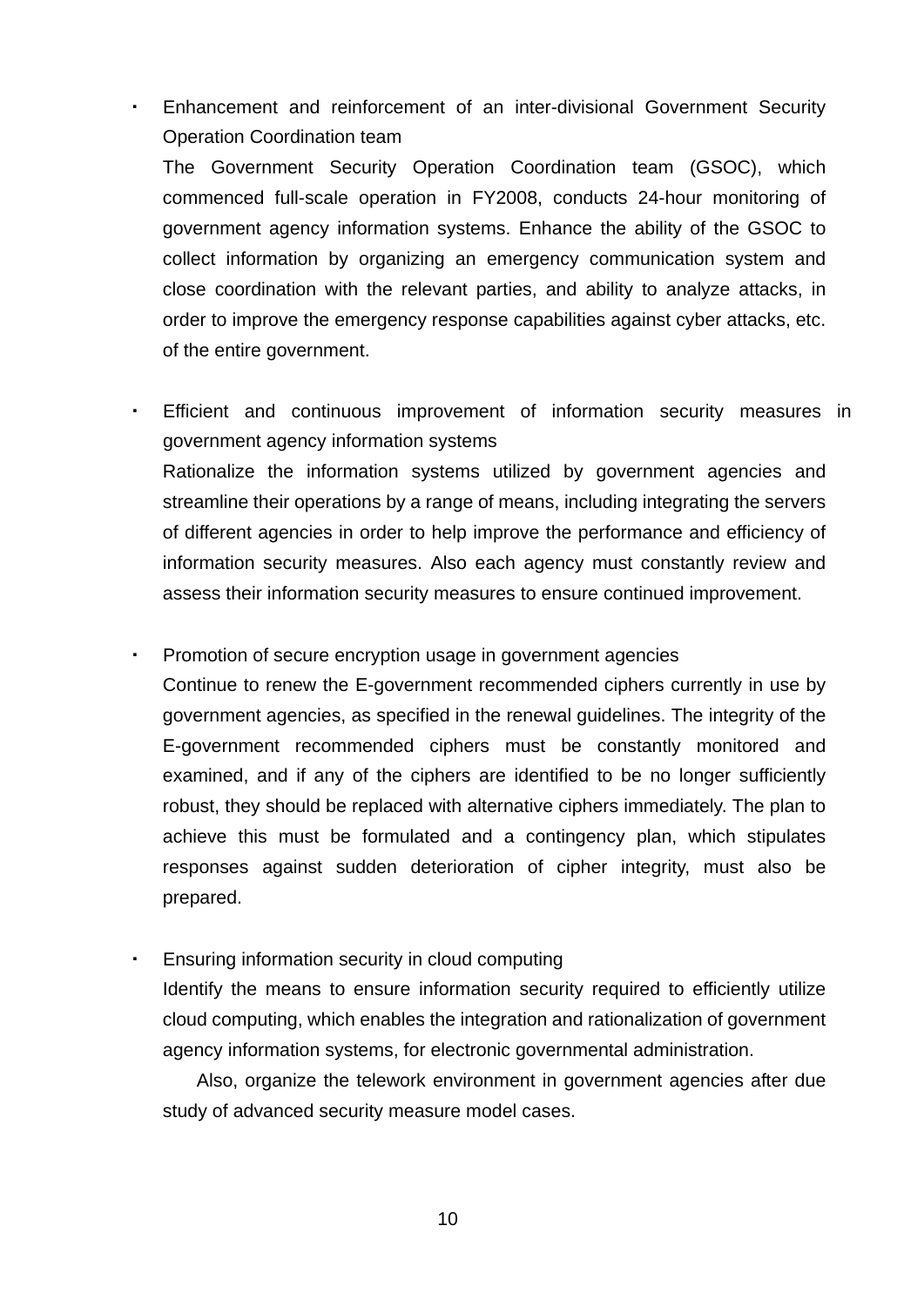Review of the Standards for Information Security Measures for Central Government Computer Systems

As well as encouraging the thorough implementation of the current Standards for Information Security Measures for Central Government Computer Systems, review the said Standards in view of recent changes in ICT and the related environment, as appropriate, in order to be prepared for new information security threats.

Building up a mechanism to enable thorough implementation of information security measures in government agency information systems Identify methods to incorporate information security measures in government agency information systems from the planning stage. Also specify the information security requirements that must be included in such information systems. Inform the details of such measures and requirements through official notices.

Clarify the information security requirements that demand third party assessment or certification in order to encourage the usage of such assessed or certified products.

Determining appropriate information security for the common number system for social insurance and taxation

In the course of discussions concerning the common number system for social insurance and taxation, identify problems and possible solutions concerning the system so that appropriate information security measures concerning private information protection can be adopted.

Implementation of information security measures in local governments and incorporated administrative agencies, etc. In the course of reviewing the Standards for Information Security Measures for Central Government Computer Systems, encourage action concerning information security measures to be undertaken in local governments and incorporated administrative agencies, etc.

11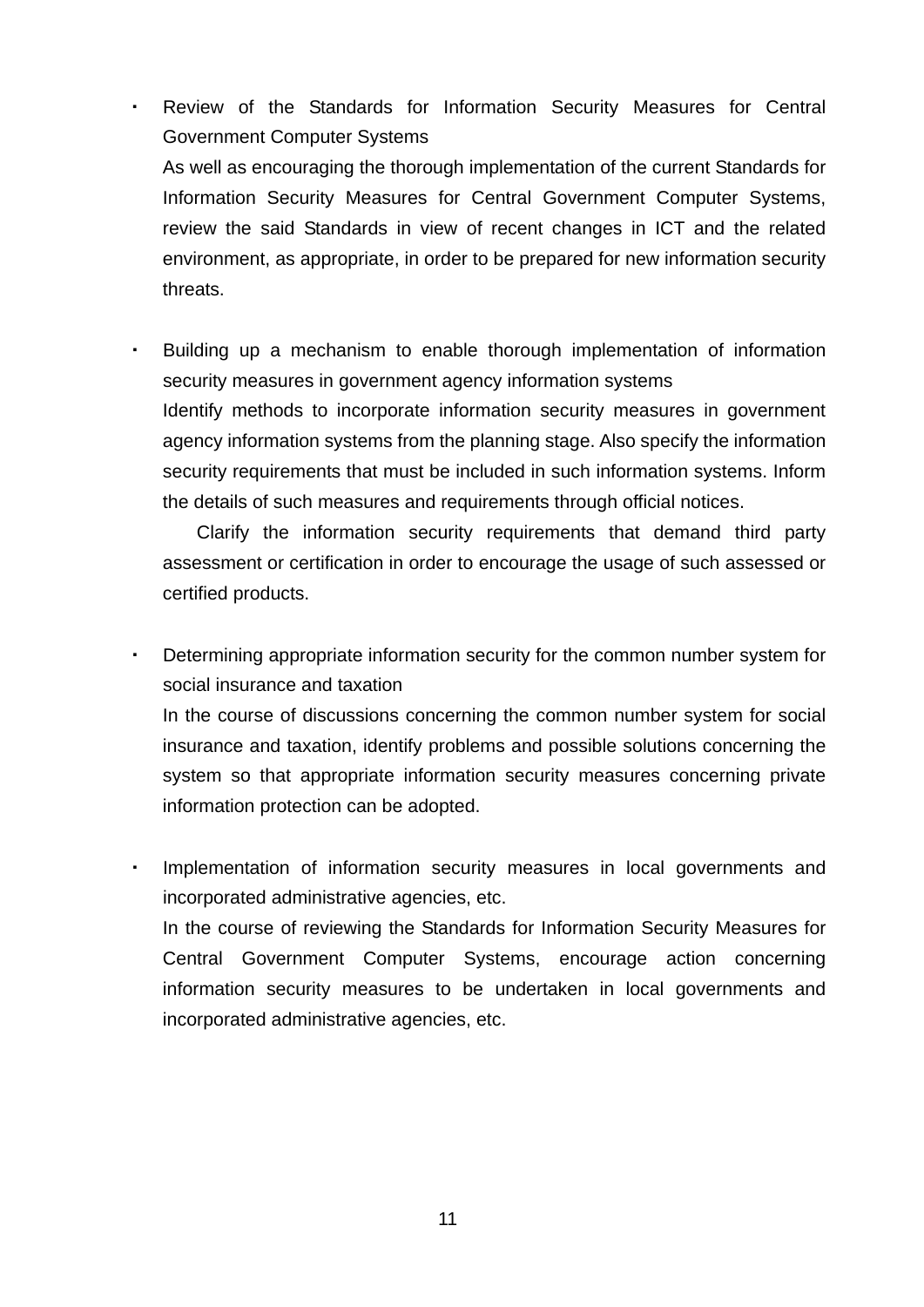### <2> Reinforcement of critical infrastructures

The critical-infrastructure-related entities must maintain their services based on the Second Action Plan on Information Security Measures for Critical Infrastructures, and ensure the smooth recovery from system failures. Additionally, these entities must be prepared for potential information security threats against critical infrastructures that are significantly important to the nation's life.

(Reinforcement of "inter-divisional public and private sector alliance")

The critical infrastructures increasingly depend on ICT, and at the same time, information security threats against such critical infrastructures are also advancing and diversifying. Taking these facts into account, the following issues must be addressed to reinforce information security measures in the critical infrastructures, under a close public and private sector alliance with clear roles assigned to each sector.

Reinforcement of the information sharing system

To reinforce the information sharing system to support information security measures concerning the critical infrastructures, the environment necessary for notices and communications must be organized based on the roles given thus far to the public and private sectors.

Promotion of the CEPTOAR Council

Promote the Capability for Engineering of Protection, Technical Operation, Analysis and Response (CEPTOAR) Council's activities to enhance and strengthen information sharing and analysis functions concerning information security across the business domains within each critical infrastructure sector.

Organization and dissemination of Safety Standards

Analyze and verify guidelines to formulate the Safety Standards to organize and disseminate the said Safety Standards among the critical infrastructure operators and their business domains; adapt to changes in the trends of socioeconomic activities; reflect new knowledge; and continuously improve the Standards.

Improvement of critical infrastructure protection measures

Improve the information security measures by critical infrastructure operators, etc. through constant efforts to analyze the threats against each business domain and by conducting regular cross-divisional emergency drills, so that the damage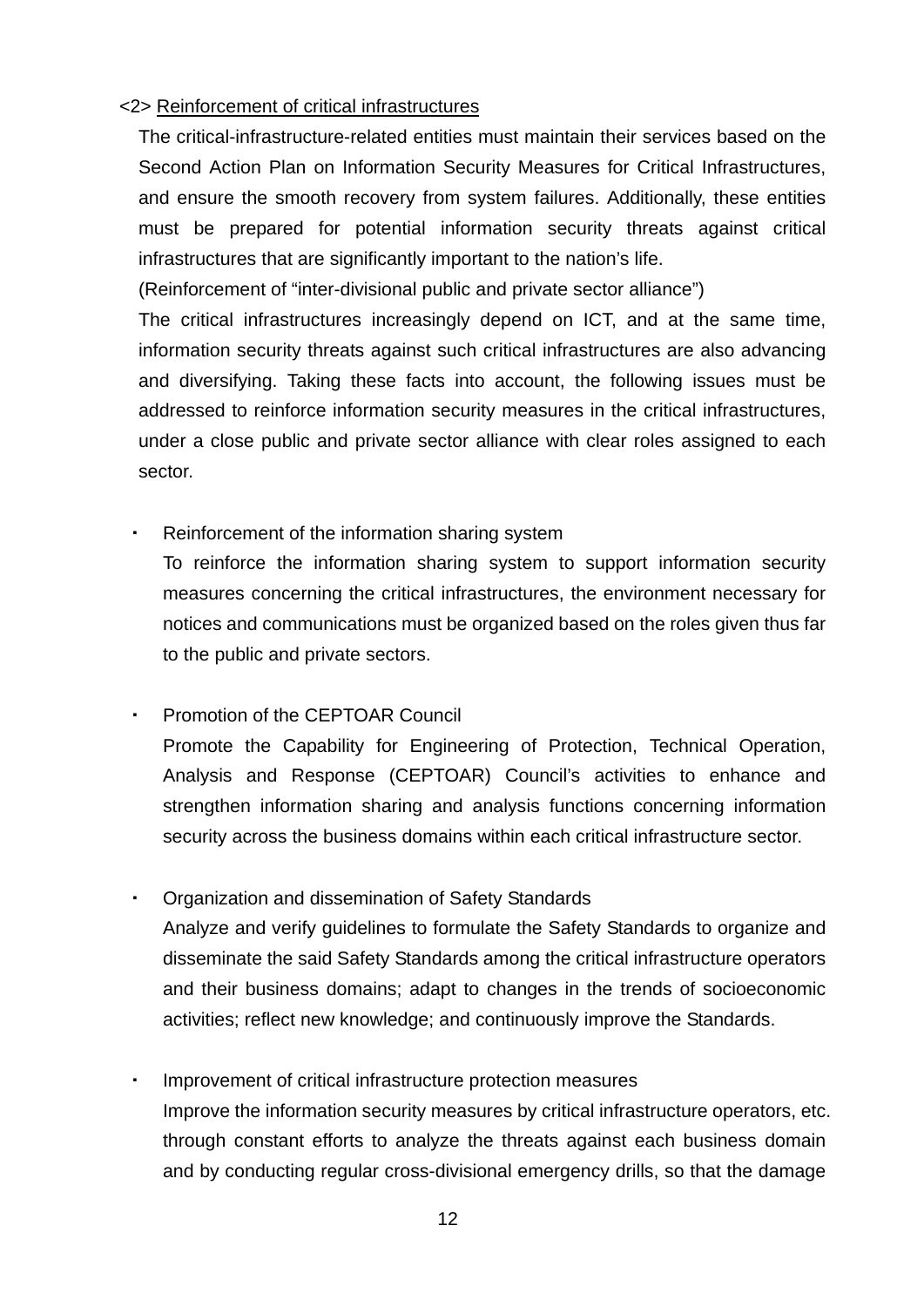that may be caused by a serious failure can be isolated and minimized.

Further, such operators must consider to make the overall system (including controlling functions) more robust to ensure service continuity in the case of failure.

**Elaboration of Business Continuity Plans** 

The critical infrastructure operators etc. are currently creating their respective Business Continuity Plans (BCPs). In collaboration with relevant parties, discuss the optimum information security measures that are consistent with other disaster countermeasures, considering possible information security threats (e.g. large-scale cyber attacks, earthquakes, and epidemics) and include the measures in the said BCPs.

・ Promotion of international alliances in the area of critical infrastructures Utilizing international conferences, such as "Meridian" (an international process for Governments worldwide to discuss critical information infrastructure protection at policy level), learn and utilize good practices adopted by different countries. Also participate in international emergency drills to reinforce international alliances concerning critical infrastructures.

#### <3> Reinforcement of other infrastructures

Improvement and reinforcement of countermeasures against malware In order to reinforce the measures against malware infections, maintain and improve counteractive capabilities against information security incidents and strengthen the information security measures taken by individuals on their PCs by promoting security awareness. At the same time, improve the functionality of the systems that collect and analyze information concerning security threats, and enhance network security measures as well, through raising awareness among Internet Service Providers (ISPs) and their users. Further, international alliances in this field should also be promoted.

Take immediate action to clarify the legality of downloading or reverse engineering to analyze suspected malware samples. Also, any information concerning vulnerabilities and related remedies must be distributed promptly as a preventive measure against malicious activities.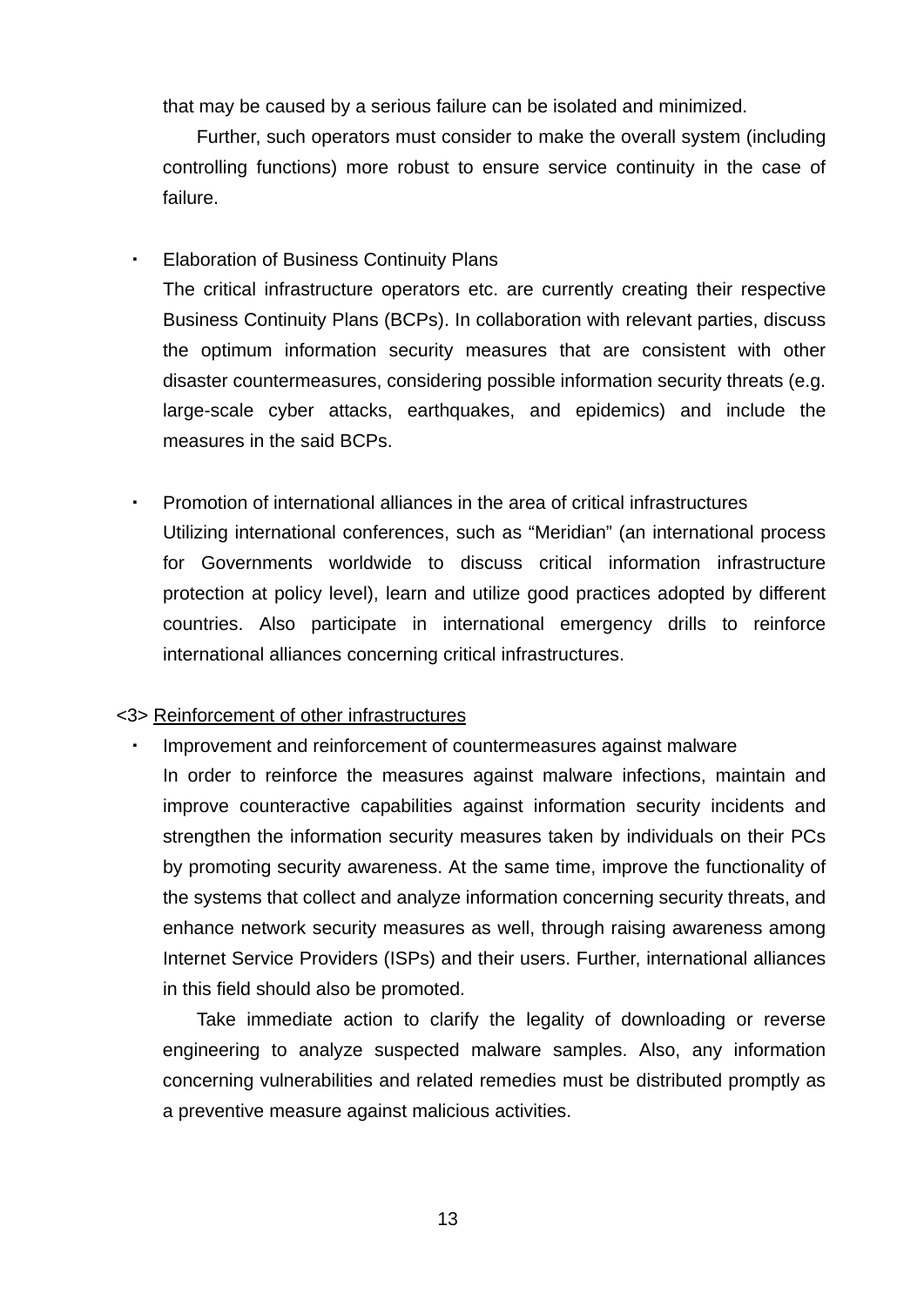Establishment and standardization of Information security measures adapted to cloud computing

Discuss and formulate guidelines concerning the information security requirements for building, operating, and using services based upon cloud computing, together with guidelines concerning information handling for each field in which cloud computing technology is likely to be applied.

Ensuring the IPv6-related information security

To address the issues concerning Pv6-related information security, identify concrete information security problems by utilizing the related verification environments, and cultivate human resources to ensure a smooth migration to IPv6.

Ensuring information security in networks of intelligent home appliances, mobile terminals, electronic tags, and sensors

A range of devices, including intelligent home appliances, mobile terminals, electronic tags, and sensors, are now being connected to various networks. To ensure the information security of such networks: prepare safety assessment procedures, including verification tools for developers, and establishing a safety assessment system; eliminate technological obstacles; and create new usage guidelines.

- Ensuring information security in medical and education fields Identify the means to promote information security measures in the medical and educational fields, such as establishing guidelines for medical/educational bodies and the nation for utilizing ICT safely and securely.
- Supporting information security measures in small-to-middle sized businesses Organize arrangements to encourage small-to-medium sized business to invest in strategic ICT with advanced information security. Also support them to do so through providing information concerning information security and consultancy services utilizing incorporated administrative agencies and relevant organizations.
- Promoting safe electronic trading To protect important financial information—such as credit card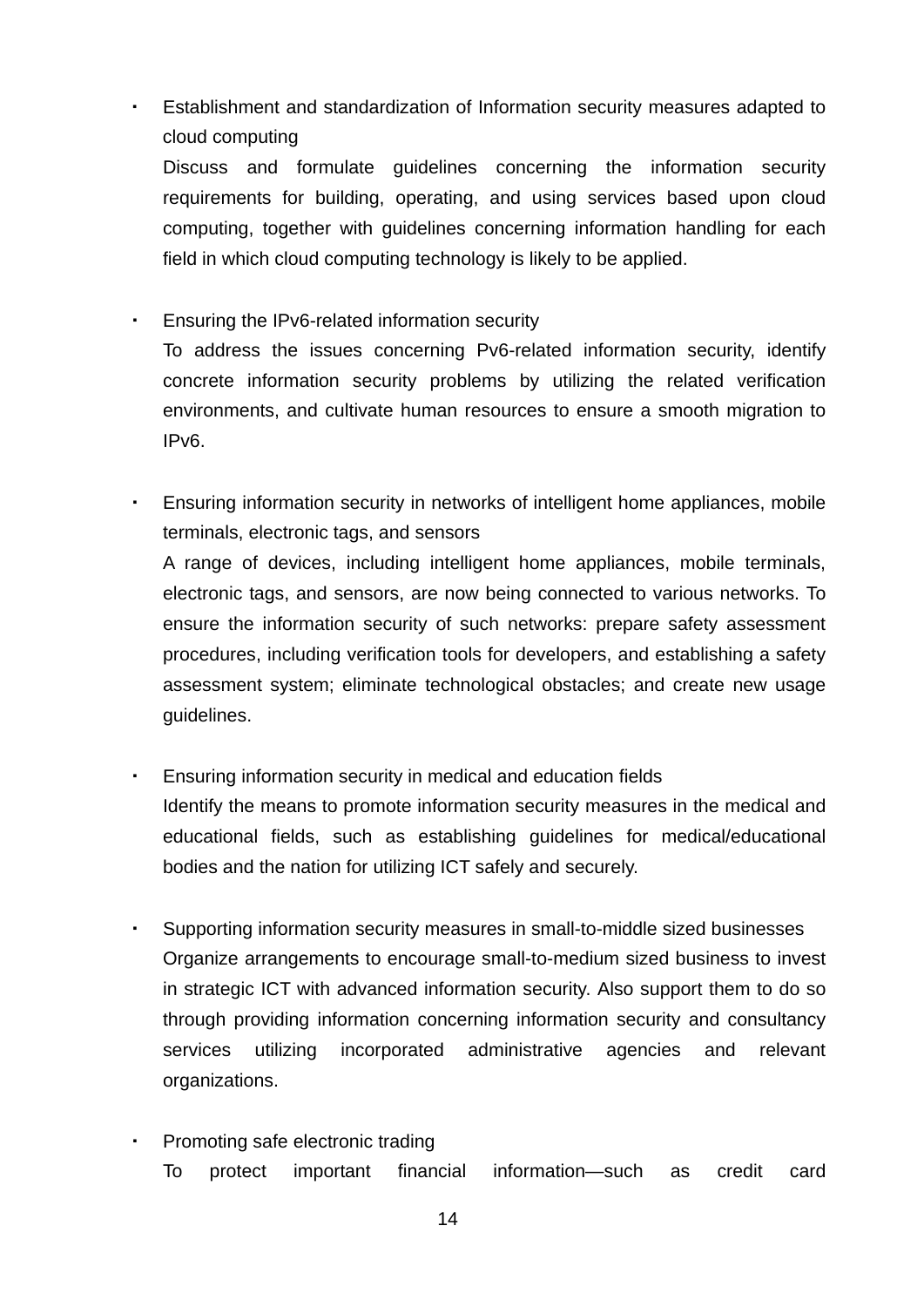details—implement information security measures that meet international security standards. Formulate information security standards for Web sites that operate electronic trading and encourage such operators to ensure compliance with the said standards. Also keep implementing the new information leakage prevention measures.

Promoting intellectual property protection

To protect the intellectual property owned by corporations etc., raise intellectual property protection awareness utilizing the Anti-Counterfeiting Trade Agreement (ACTA) and implementing contents copyright infringement measures on the Internet based on the Intellectual Property Promotion Plan 2010 (formulated May 2010).

# <4> Enhancement of the functions of the National Information Security Center (NISC)

Enhancement of NISC's comprehensive coordination functions Enhance NISC's advanced functions to gather and analyze information concerning information security in order to enhance expertise and reinforce the public-private sector alliance.

## **(2) Reinforced Protection of the Nation/Users**

## <1> Conducting an information security campaign

To raise awareness about IT risks among the nation/users and encourage them to take information security measures individually, an information security awareness campaign must be conducted. From February 2010, every February will be called "Information Security Month" and a campaign implemented. To enhance the effect of such campaign, a "Comprehensive Program for Awareness-raising" must be formulated.

# <2> Suggestion to set up the "Information Security Safety Support Service" (tentative name)

Consider establishing an Information Security Safety Support Service (tentative name) in order to provide the nation/users with a consultation service concerning information security, as well as to provide support to local NPOs that work towards improving information security standards among the nation/users.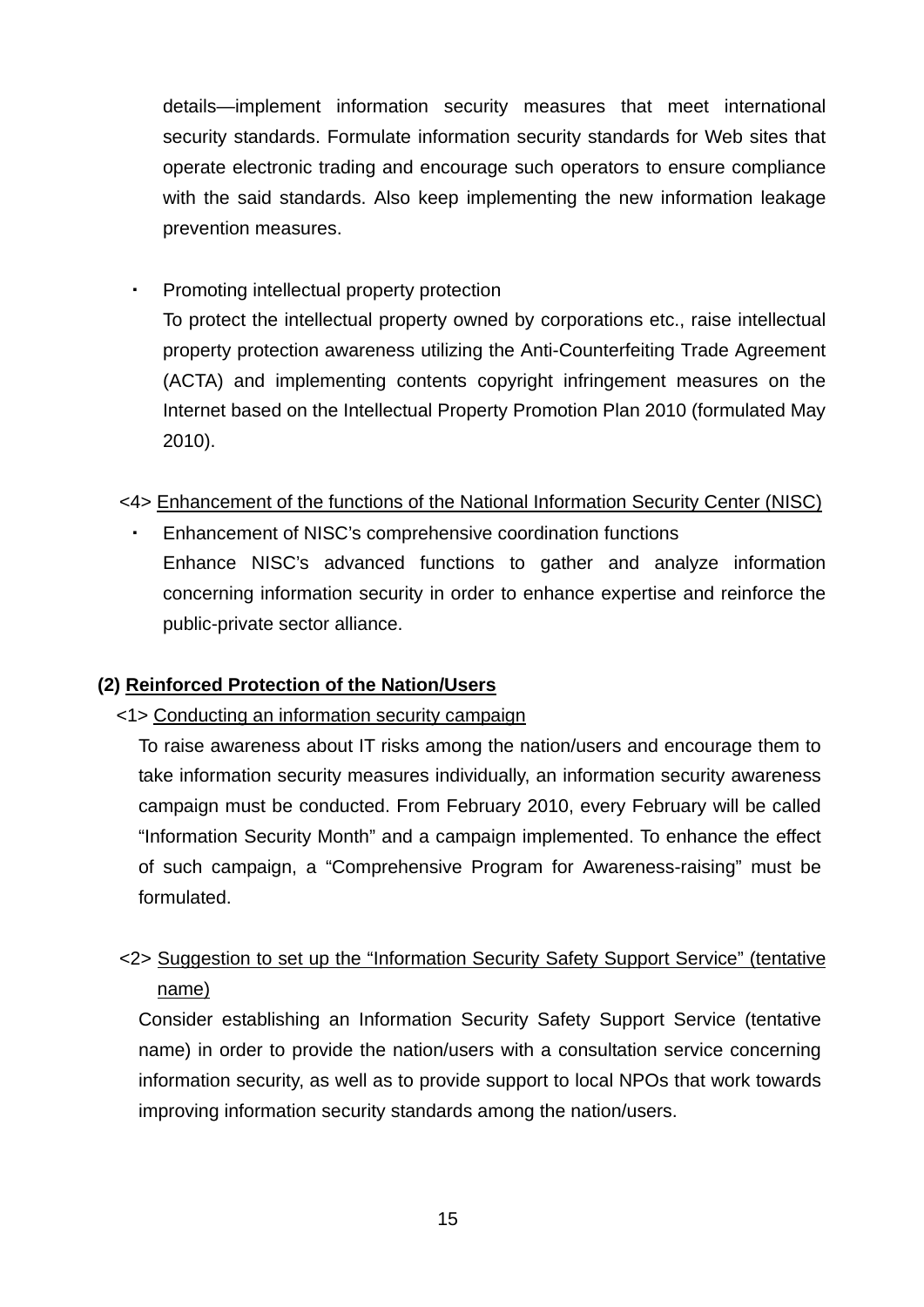## <3> Promotion of private information protection

- Promotion of appropriate usage of privacy protection technology To prevent any occurrence of a large-scale private information leakage, promote appropriate usage of privacy protection technology including setting access rights, managing authentication information, encryption, and anonymization, etc.
- Review of private information protection guidelines for each industry To prevent the leakage of private information from corporations, encourage firms to encrypt such data. Review the current privacy protection practices in each industry, taking account of their respective characteristics, aiming to give an incentive for corporations to make full use of encryption methods. Some possible incentives include simplifying incident management procedures when a leak has occurred but when appropriate technological safety measures have been applied to such information.
- Adapting to the international framework

To encourage the appropriate and safe international use of private information, study the information security schemes conducted in a range of international frameworks, such as the Organisation for Economic Cooperation and Development (OECD), the Asia-Pacific Economic Cooperation (APEC), and the European Union (EU). Based on such study, build up international coordination such as through cooperating on cross-border legal enforcement concerning privacy protection. At the same time, gain the understanding of other countries' with regard to Japan's legal system and examine the actions that Japan should take concerning international data privacy protection, while maintaining consistency between Japan's legal system and those of other countries in relation to this issue.

・ Reviewing the Act on the Protection of Personal Information Review the Act on the Protection of Personal Information*,* identifying any specific problems in consideration of reforming the law.

## <4> Tighten policing against cybercrime

Organization of a cybercrime policing infrastructure Reinforce cybercrime policing, as well as organize infrastructural arrangements, such as utilization of digital forensic technology and strengthening international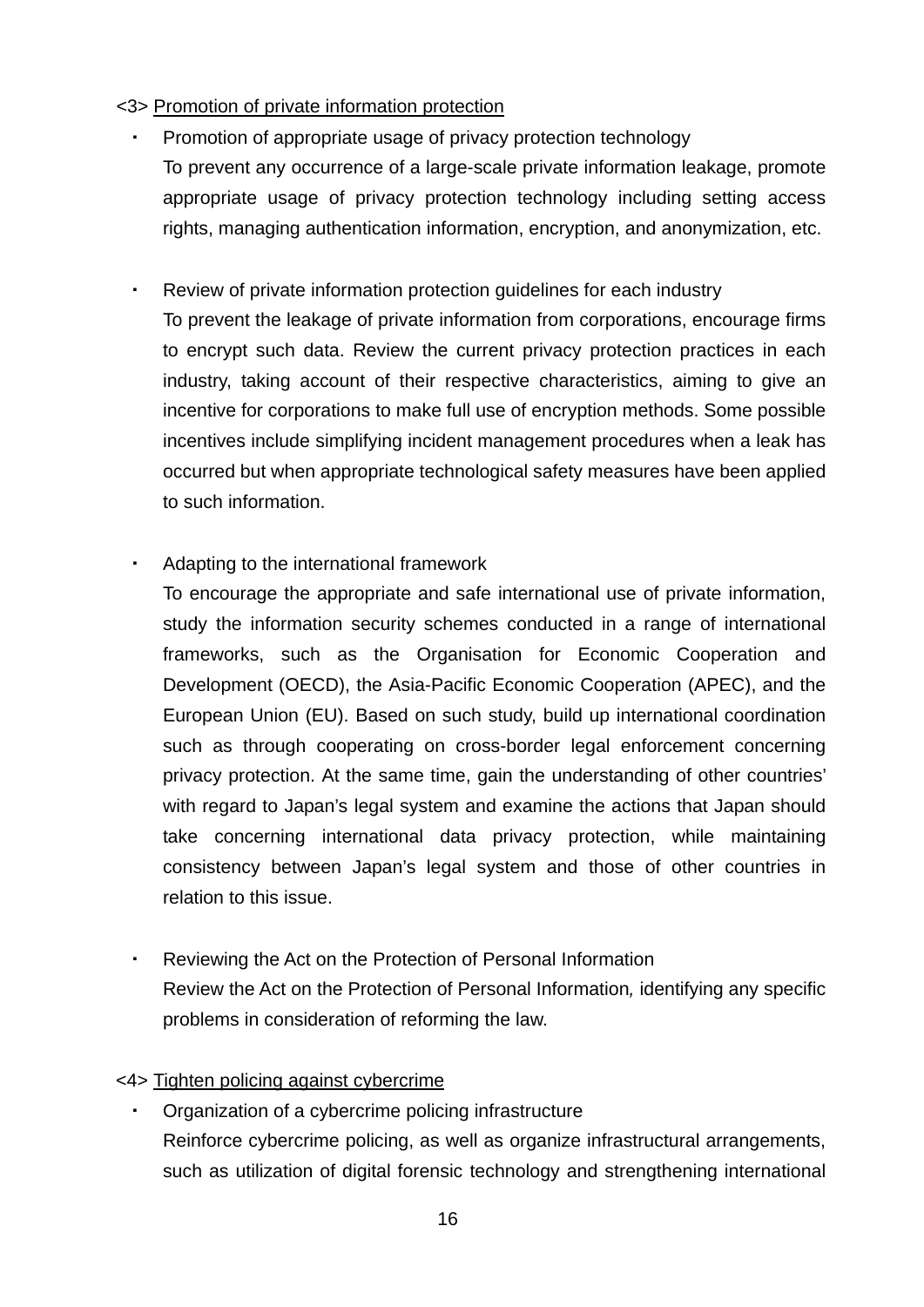coordination.

Further, build close alliances between the public and private sectors to realize a crime-resistant society, such as by forming a mutually cooperative relationship between legal institutions and the public (victims of crime) sufficient to gain information to identify the causes of problems and elucidate criminal processes, which may then lead to the arrest of suspects and minimization of damage.

## Crime prevention campaign

Raise the awareness of self defense against cybercrimes among the nation as a preventative measure. To this end, promote a range of crime prevention campaigns, including providing information security lectures.

## **(3) Reinforcement of International Alliances**

<1> Strengthening alliances with the United States, ASEAN, and EU countries (strengthening bilateral relationships and ties with ASEAN)

Strategically strengthen political alliances with other countries through bilateral Conference on Cyber Security (between the United States and Japan) and the ASEAN-Japan Information Security Policy Meeting. Build practical networks by helping to establish overseas Computer Security Incident Response Teams (CSIRTs) and holding seminars on information security measures.

In addition to the above initiatives, build a new bilateral alliance with those countries in which Internet usage is rapidly expanding.

# <2> Building an information sharing system through international conferences, such as APEC, ARF, ITU, Meridian, and IWWN

Actively participate in international conferences in different areas, including APEC, ASEAN Regional Forum (ARF), International Telecommunications Union (ITU), Meridian, International Watch and Warning Network (IWWN), Forum for Incident Response and Security Teams (FIRST), and Asia Pacific Computer Emergency Response Teams (APCERT), to build an information sharing system with overseas organizations.

## <3> Enhancement of the NISC's function as a point of contact

As an international Point of Contact (POC) in regard to comprehensive information security issues, NISC must reinforce its alliances with the relevant overseas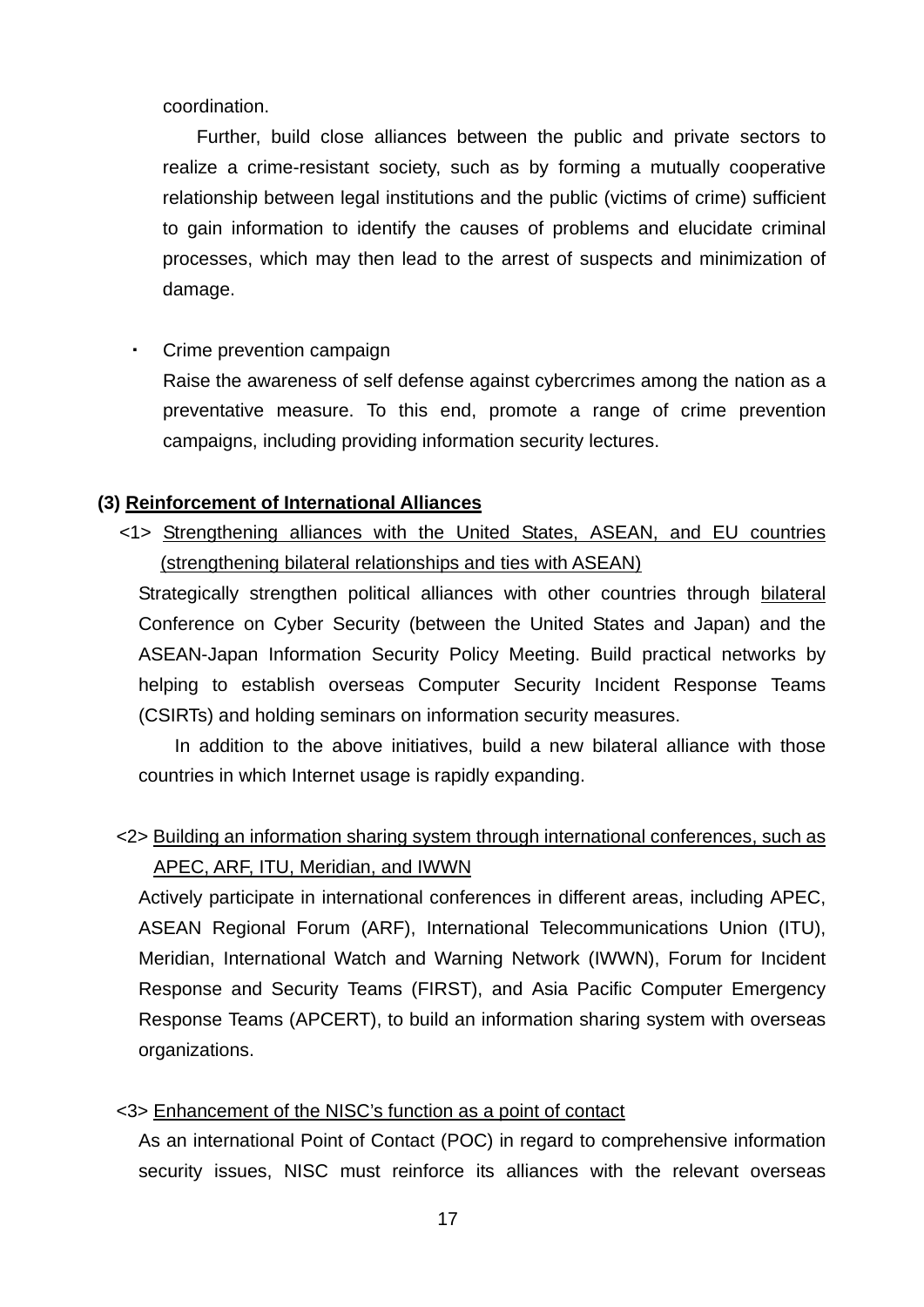organizations in terms of information security policy, which includes sharing information about good information security practices conducted in different countries and measures taken to safeguard their critical infrastructures.

#### **(4) Furtherance of Technological Strategies etc.**

#### <1> Strategic furtherance of information security research and development

To strategically propel information security research and development, taking account of US movements, formulate a new information security research and development strategy.

This strategy should address: overcoming ICT vulnerability, including Internet usage, to ensure user safety; development of information security technology adapted to new ICT, including IPv6, cloud computing, intelligent home appliances, mobile terminals, and sensor networks, etc.; research and development of information security technology that can counteract against increasingly sophisticated and diversified attacks (R&D to Solve Grand Challenges in Information Security); and the dissemination of such technologies. Also, reinforce and disseminate system design management measures that can handle real-life information security threats.

#### <2> Cultivation of information security human resources

To improve the information security knowledge standard of general users, cultivate human resources who can provide information security support services for general users.

Utilize general human assessment and education tools and practical training methods developed through university-industry collaboration to train information security experts. Also formulate a possible career path for such experts to present as a career model to gain public understanding and encourage people to follow it.

Create an information security expert training schedule plan across different industries, taking account of establishing the system to secure information security expert candidates over the medium to long term.

#### <3> Establishment of information security governance

Raise information security awareness among business management so that information security governance may be included as one of the business management requirements through an awareness raising campaign. This aims to ensure that information security is taken into account when formulating BCPs or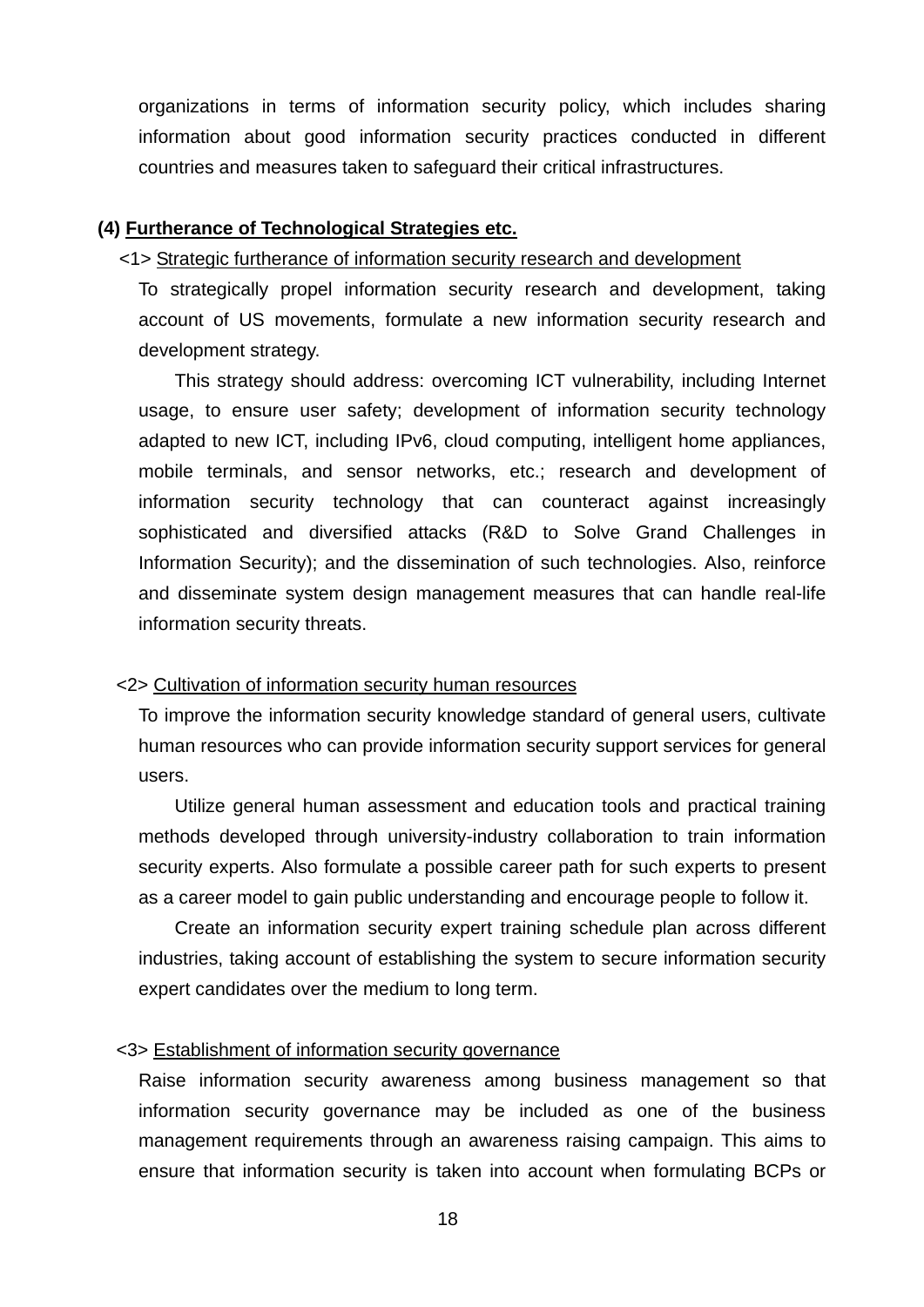replacing business computing systems (such as accounting systems), and when conducting information security audits. Also, establish some measures to ensure information security is implemented in any newly introduced risk management methods within businesses.

#### **(5) Organization of Legal System concerning Information Security**

#### <1> Identify measures to improve cyberspace safety and reliability

Clarify any issues necessary for the early conclusion of the Convention on Cybercrime, push forward the legal framework, and reform the policing of computer virus activities. At the same time, actively discuss the legal/social system requirements to improve cyberspace safety and reliability, such as measures to clarify access rights to sensitive information and measures to prevent information leakage.

### <2> Comparison of information security legal systems of different countries

In the furtherance of international alliances and cooperation concerning information security, analyze the differences between the legal systems that cover information security in different countries and clarify the problems and means to align such differences.